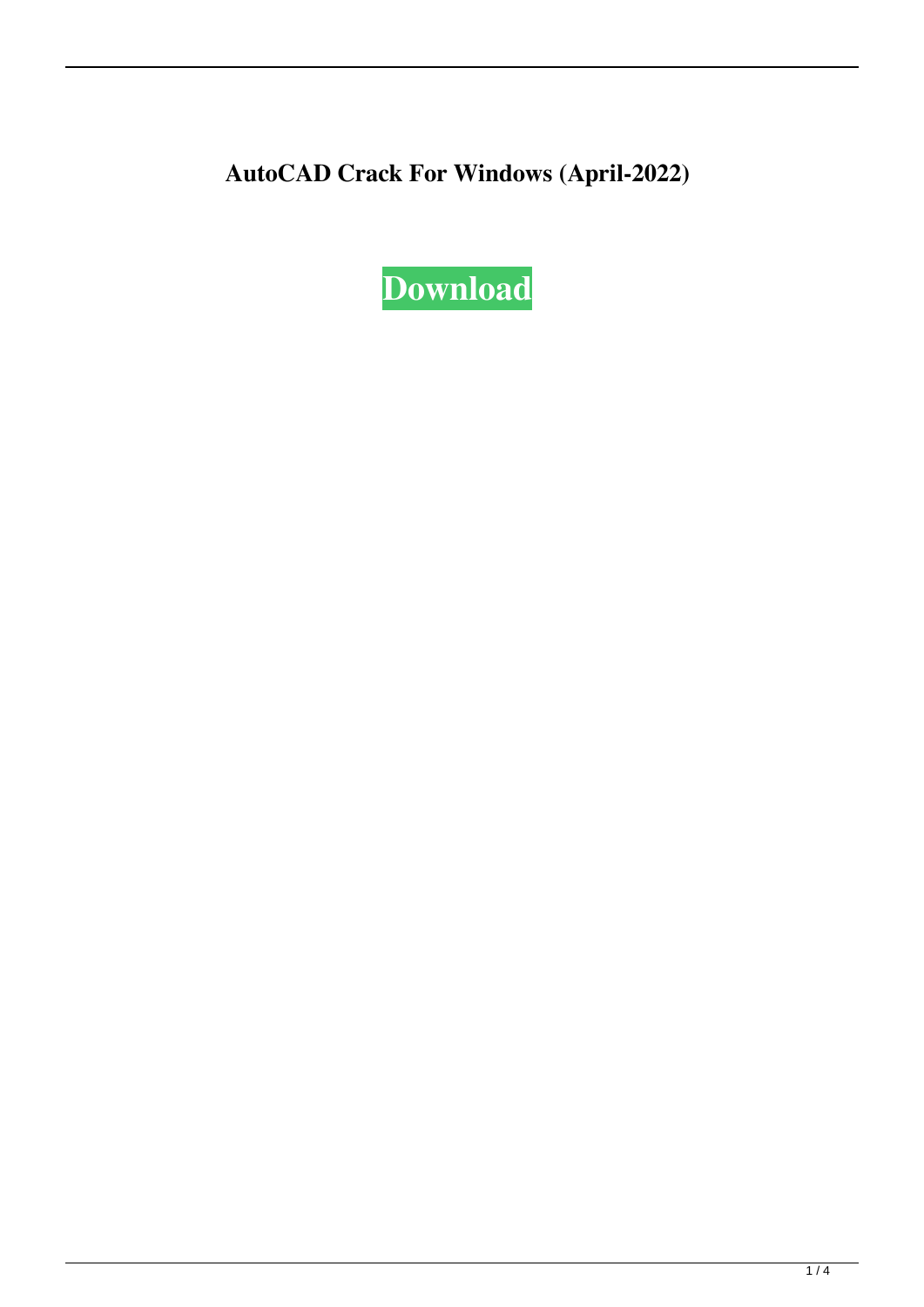### **AutoCAD Crack+**

In October 1998, Autodesk made a Windows-only version of AutoCAD For Windows 10 Crack available to users. This version was discontinued in January 2002, when Autodesk released Cracked AutoCAD With Keygen LT, a Windows version of AutoCAD designed for small to medium businesses. AutoCAD LT was later replaced in October 2007 by AutoCAD WS, a version of AutoCAD designed for the Windows Server operating system and Small Business Server. Later, in 2007, Autodesk acquired Onshape and On Demand Manufacturing. Onshape allows users to create their own model using a web browser or mobile app. On Demand Manufacturing allows users to create their own model and then use software to create 3D-printed prototypes. Onshape and On Demand Manufacturing are available in the cloud. When AutoCAD is installed, it is automatically configured to use AutoCAD LT or AutoCAD WS. When running AutoCAD LT or AutoCAD WS, users can choose between two database systems, named Oracle and Microsoft Access. AutoCAD LT and AutoCAD WS may be used with the same database. AutoCAD is the most commonly used CAD software application in the world. The majority of CAD users are in the manufacturing industry. About AutoCAD AutoCAD is a comprehensive CAD program, which is suitable for a wide range of uses, from drafting to 2D/3D modeling. AutoCAD LT, a Windows version of AutoCAD, was introduced in 1998 as the first Windows-only version of AutoCAD. It allows users to work at a computer running Microsoft Windows, with access to the database, among other things. AutoCAD WS, a Windows version of AutoCAD, was released in 2007. It was designed for Small Business Server and Windows Server operating systems. It allows users to connect to a database in the cloud, and run AutoCAD on a computer running either Windows or Linux. The database system supports Microsoft Access, or Oracle Database. It also supports 3D printing. AutoCAD LT and AutoCAD WS are designed for use on desktop computers or notebooks with a low-end CPU and medium to high RAM. The hardware requirements of these two versions of AutoCAD are the same. AutoCAD LT and AutoCAD WS require Java Runtime Environment (JRE) 8 or higher. A Mac running Mac OS X 10.6 or later version

## **AutoCAD Crack+ Activation Key**

XML formats XML (Extensible Markup Language) is the native file format for Exchange. It is a markup language that facilitates storing and exchanging structured data and has been adopted by CAD software companies such as Autodesk as the basis for their 'Design Exchange Format' that has also been adopted by other software companies such as Thomas Hawk for design exchange purposes. Exchange supports the following XML dialects: AutoCAD Exchange (ACE) or "XML files" is an XML-based exchange format. It is also used in later versions of AutoCAD. Since Exchange is a two-way exchange format, the documentation is a perfect record of the data and how it should be treated. ACE is supported in all versions of AutoCAD. Microsoft Exchange Designer is an XML-based exchange format for non-standard objects. It is a derivative of ACE, and the version exchange format used in later versions of AutoCAD and AutoCAD LT. DWG Exchange (DXE) is a binary exchange format. It has been in use since AutoCAD 2000. DXE is no longer supported in newer versions of AutoCAD. DXF Exchange (DXF) is a binary exchange format. DXF is used for AutoCAD's native file format. DXF is a derivative of DXE, but is still used in earlier versions of AutoCAD. See also Comparison of CAD editors for Windows References External links AutoCAD Category:Computer-aided design software Category:Microsoft free software Category:Windows-only softwareQ: Yii - login automatically I want to login a user automatically after login for other purpose. I use Yii. \$model->login(); I can login a user, but how can I login automatically? Is there a specific method for login and logout? A: Try using \$user=new User(); if(\$user->login('username','password')) { \$this->redirect(array('/','close')); } and \$user->logout(); for logout, Q: Computing the flux of a vector field by a constant field I am trying to compute the flux of the vector field  $F=(-x^2y,xy^2,-y^3)$  a1d647c40b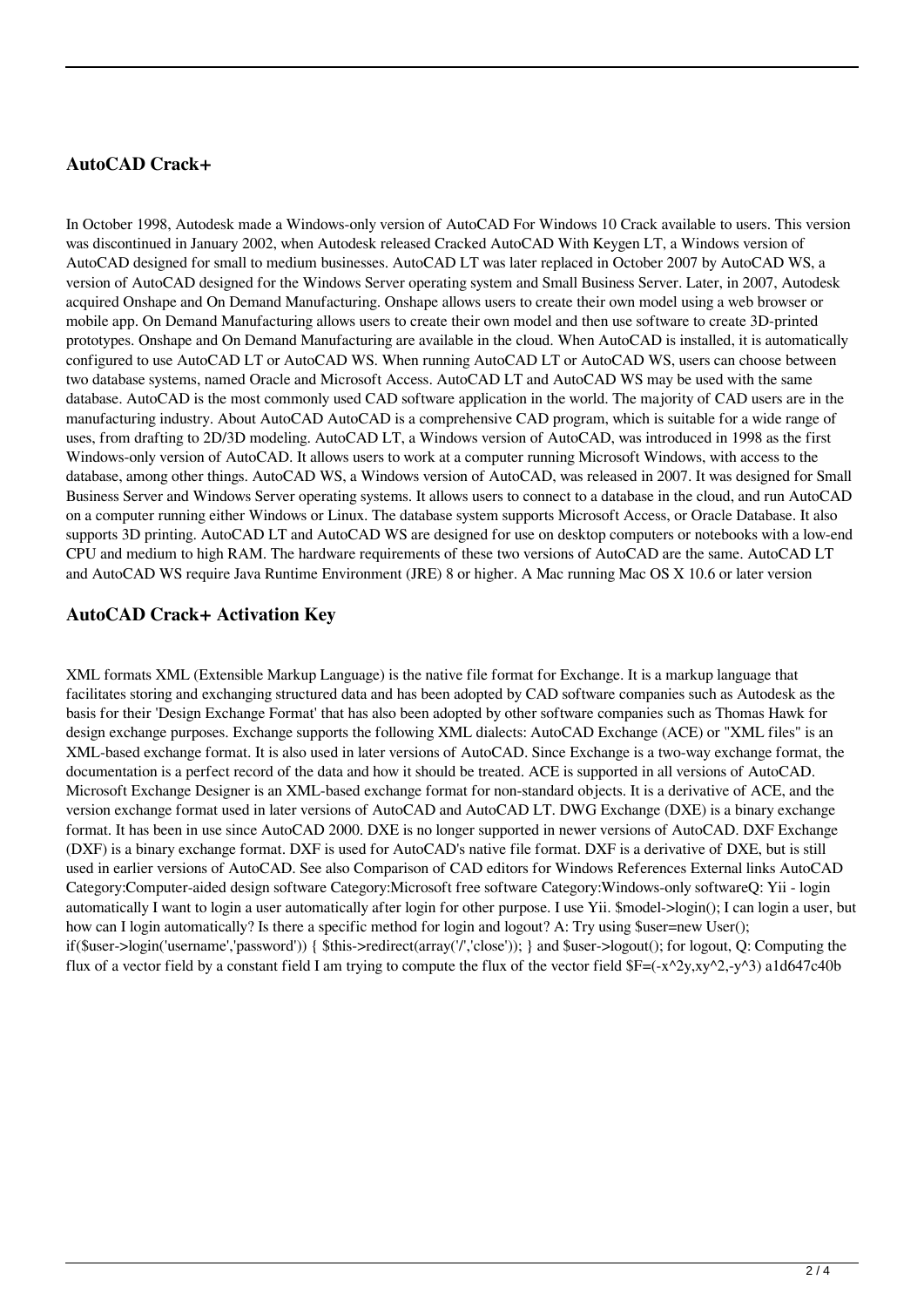# **AutoCAD**

- Go to the folder where you've downloaded Autodesk Map3D and you will see Autocad file in it. - Open Autocad file by double clicking it. - In the opening window, select.dll as file extension. - Once it's finished, save the file. - Close Autocad, you are done. - Launch and activate Autocad and then add "keygen.dll" file you have saved into Autocad folder - If you have a message saying "the application needs to access the registry", select yes. - Open Autocad, you will see the message below - Click ok, it is done. - If you don't have a message, then go to keygen.dll file and check the value of sieve\_read\_keyword("ds.msg") - If this is true, then it means your computer has no internet connection - Go to your parents PC or the computer of the friend with internet connection and follow the steps from the link I've attached below - It may not work, but just try it. ## Autocad Links - [ ] [Autodesk Map3D for Autocad 2016]( - [ ] [How to use Map3D with Autocad 2016](

#### **What's New In AutoCAD?**

Quickly send feedback from AutoCAD to a web browser or mobile device. Draw custom parameters and constants based on a single parameter or variable. (video: 2:40 min.) Applying Channels: Apply chamfers to profiles. Channels are a critical element of profile design, as they often serve as guides for a weld or mechanical assembly. Apply profile chamfers to profiles. Chamfers are essential to profile design. Numerical Cylinder Surface Modeling: Numerical cylinder modeling is a critical tool in 3D modeling. AutoCAD 2023 will import models created using the Cylinder Surface Modeling command and make them available for use in the Sketch and Hole tools. Add numeric surface models to sketch and hole tools. Surface models are available for most features, such as arcs and rounded corners. Group and filter geometry in a multigroup boundary/area: Create groups of geometry along a drawing boundary (the perimeter) or area. Grouping geometry provides a convenient way to view it or work with it in a multigroup boundary (perimeter). Create groups of geometry in a multigroup area. When you group geometry in an area, the area becomes a single polyline. The original geometry becomes part of the multigroup boundary (perimeter). Revise: Detecting and correcting drawing geometry problems: Detecting geometry problems. AutoCAD 2023 will find and display geometry problems, such as intersections, angles, and gaps. Correcting geometry problems. You can easily fix geometry problems by making a change or repair, such as removing a gap or correcting an intersection. Find and use your favorite geometry repair tools. Update toolbars: Update your favorite commands to make sure you have the latest tools. New commands for command bars. New export options. New properties and preferences. Content creation with Content Construction Kit: Use the new content construction tools to create and modify drawing content: Create hierarchies of templates and content, such as a drawing with templates and drawings with separate content. Import and modify content with Txtools. Use content creation tools to create images, 3D models, and images from sketches. Make and update model-based B